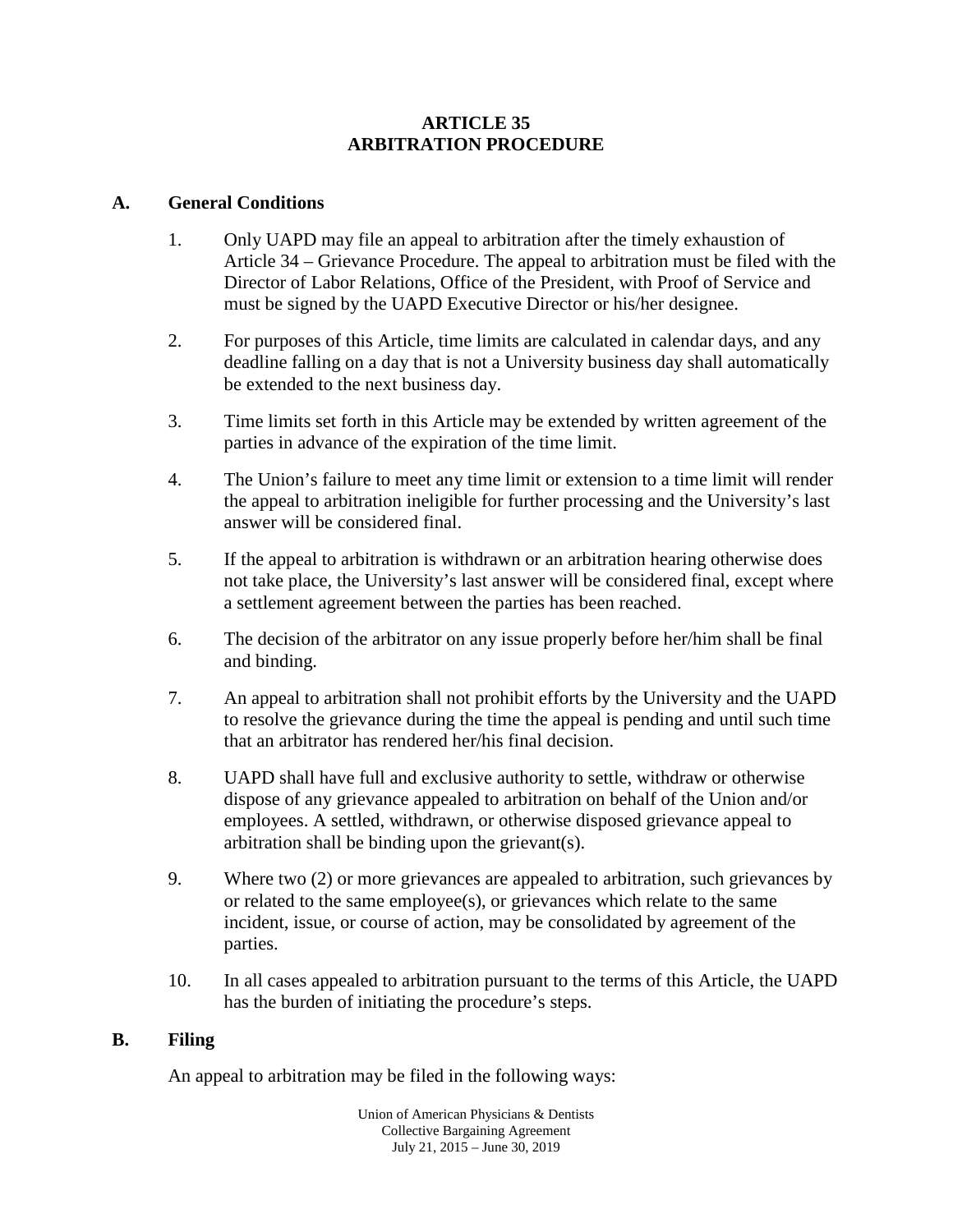- 1. Hand Delivery: When hand-delivered, the date of receipt will be used to determine the date of filing.
- 2. United States Mail: When mailed, the appeal must arrive in an envelope with a U.S. Postal Service postmark. The U.S. Postal Service postmark will be used to determine the date of filing for mailed appeals.
- 3. Email to: [AppealAGrievance@ucop.edu.](mailto:AppealAGrievance@ucop.edu)
	- a. Email submissions must include PDFs of all documents, information and signatures necessary to be in compliance with the provisions of this Agreement.
	- b. When emailed, the date of filing for an appeal shall be the date received on the University server, provided that the appeal is received during business hours. If an emailed appeal is received outside of normal business hours, the filing date shall be the following business day.
	- c. The University shall acknowledge receipt of the Union's appeal through a computer-generated, automatic email response.

# **C. Time Limits – UAPD Appeals**

- 1. Initial Filing: The appeal to arbitration must be filed with the Office of the President within thirty (30) calendar days of the mailing of the Office of the President's Step 3 written response to UAPD, or thirty (30) calendar days from the date the Office of the President's response would have been due, whichever occurs earlier. In the appeal, UAPD must set forth the issues and remedies remaining unresolved.
- 2. University Acknowledgement of Receipt: Within twenty (20) calendar days of the postmark or, in the case of hand delivery and emailed submissions, the date of receipt of the Union's appeal to arbitration, the Office of the President shall mail to the Union an acknowledgement of the Union's appeal to arbitration, specifying the location responsible for further handling of the arbitration. Proof of Service shall accompany such acknowledgement.
- 3. Scheduling of the Hearing Date
	- a. Within forty-five (45) days from the date the grievance was originally appealed to arbitration, UAPD shall initiate contact with the University to select an arbitrator in accordance with §D., below.
	- b. The scheduling of the arbitration hearing date must be accomplished no later than ninety (90) calendar days from the date the grievance was originally appealed to arbitration. Should the parties be unable to agree to a hearing date, the authority to schedule the hearing rests with the arbitrator.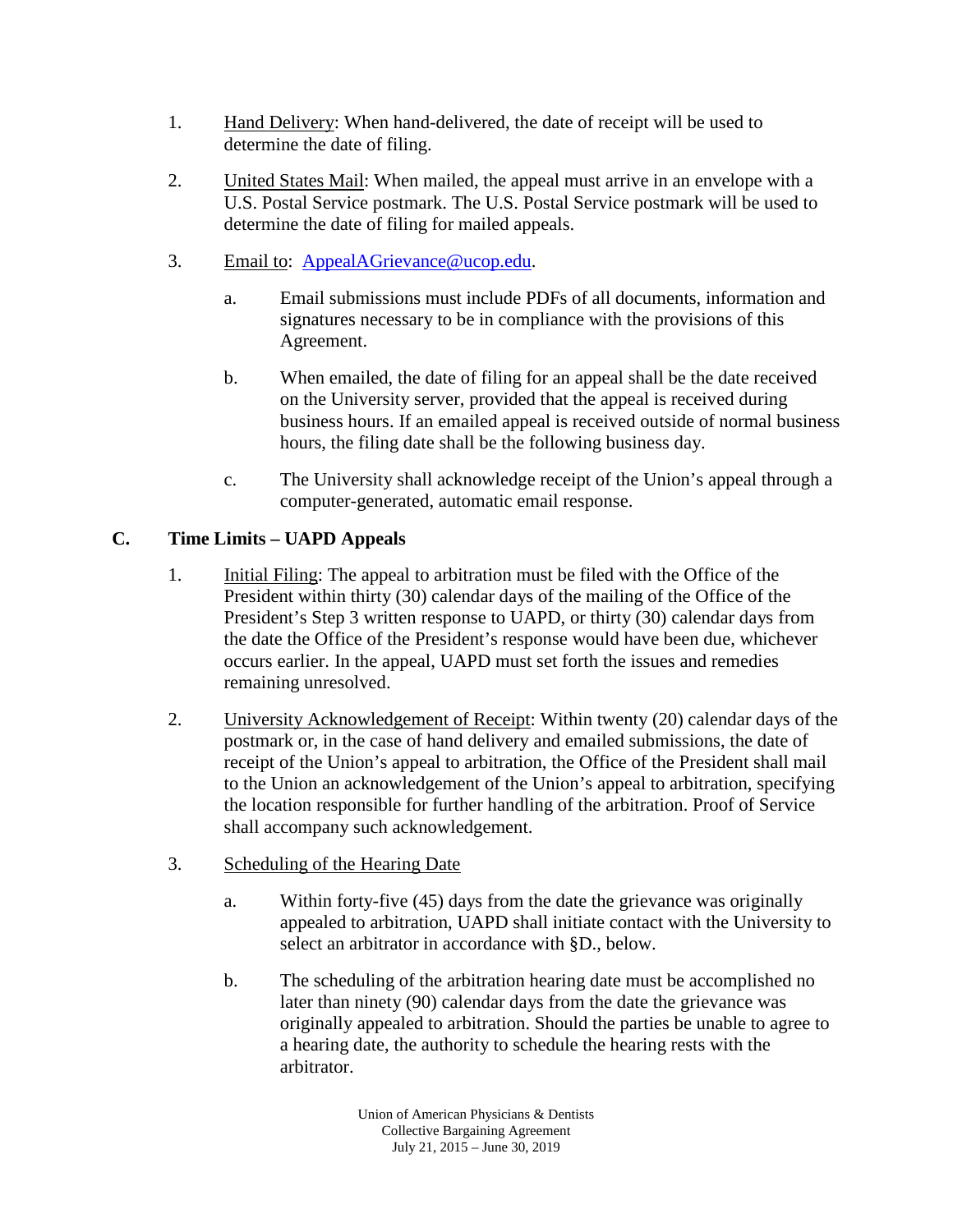- c. The parties may extend the ninety (90) calendar day limit for scheduling the arbitration by mutual written agreement in advance of the expiration of the time limit.
- d. Failure to schedule the arbitration within ninety (90) calendar days will render the grievance ineligible for arbitration and the last preceding University written answer shall become final, unless it has been the arbitrator who is unable to schedule the date within the ninety (90) day period.

#### **D. Panel of Arbitrators**

- 1. UAPD and the University shall select an arbitrator from the lists below. The Northern list of arbitrators shall be used for arbitrations arising at the Davis, Berkeley, San Francisco, Santa Cruz and Merced locations unless the parties agree to use an arbitrator from the Southern panel. The Southern list of arbitrators shall be used for arbitrations arising at the Santa Barbara, Los Angeles, Irvine, Riverside and San Diego locations, unless the parties agree to use an arbitrator from the Northern panel. Each panel shall consist of eight (8) active arbitrators.
	- a. North List-
		- John Kagel Paul Roose Barry Winograd Alexander Cohn Norman Brand Joe Henderson Katherine Thompson William Riker
	- b. South List-
		- Fred Horowitz Edna Francis Christopher Cameron Ken Perea Lou Zigman Mei Liang Bickner Terri Tucker Mark Burstein

Unless the parties mutually agree on an arbitrator, the parties shall alternately strike one (1) name each from the above appropriate list, the first strike being

> Union of American Physicians & Dentists Collective Bargaining Agreement July 21, 2015 – June 30, 2019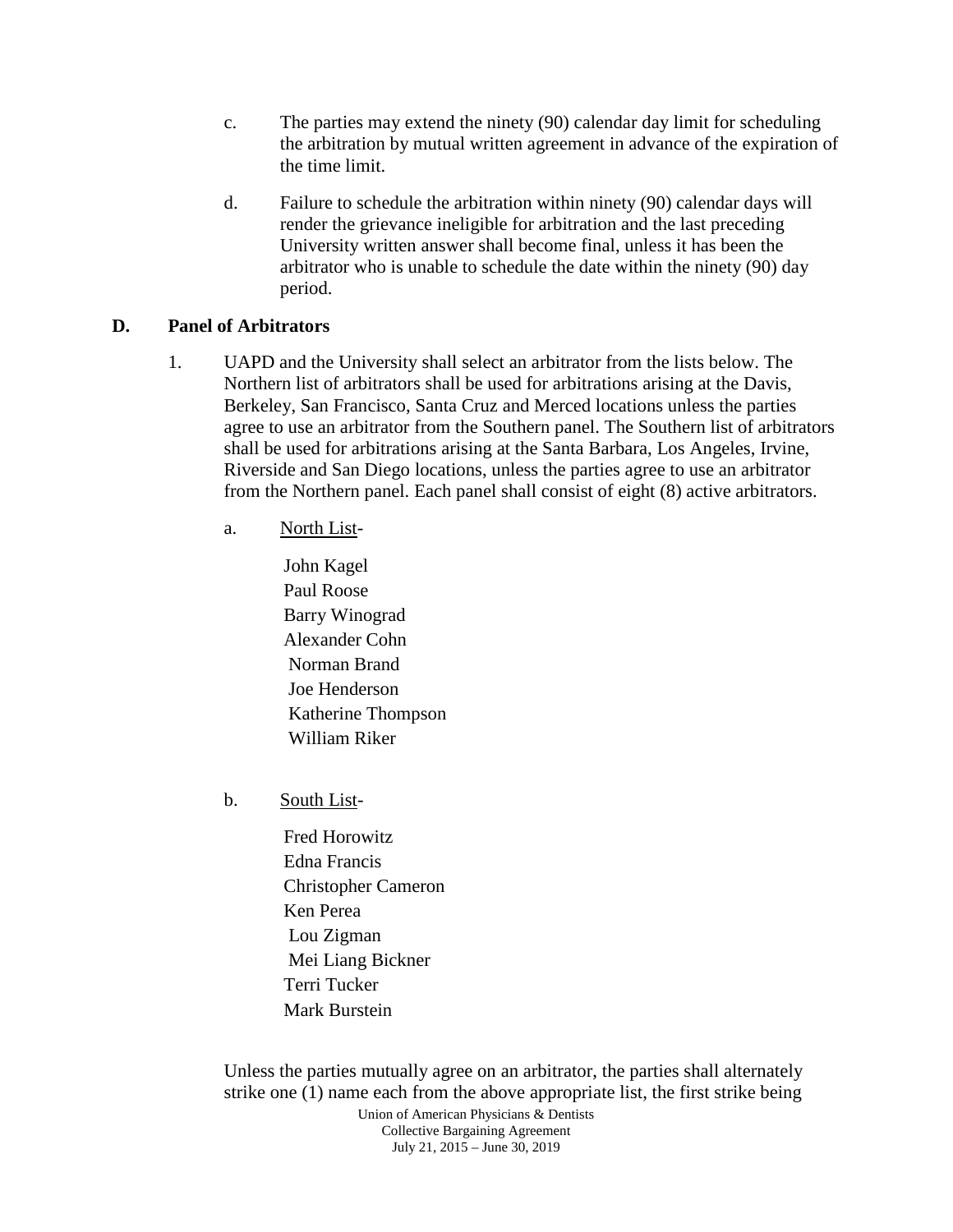determined by a flip of a coin, and the last name remaining shall be the selected arbitrator.

- 2. The procedure for replacing an arbitrator shall be as follows:
	- a. In replacing an arbitrator who has resigned, retired, or deceased, the party who originally appointed that arbitrator shall appoint his/her replacement. The parties shall notify each other of any such panel appointment within five (5) days of confirmation of the new arbitrator's agreement to serve on the panel.
	- b. The parties are not precluded from including an arbitrator on both the north and south lists.

### **E. Scope of Arbitration**

- 1. The arbitration proceeding shall provide an opportunity for UAPD and the University to examine and cross-examine witnesses under oath and to submit relevant evidence. The parties shall not seek to introduce new issues and allegations at the arbitration hearing which were not introduced by Step 3 of the grievance procedure.
- 2. When practicable, the University shall inform UAPD in writing of its intent to assert the issue of arbitrability prior to the selection of the arbitrator. The issue(s) of arbitrability shall be resolved in a hearing prior to and separate from the hearing (if any) about the substantive facts and/or allegations in dispute, except as provided in §E.3., below. In the event an arbitrator, as a result of the arbitrability hearing referenced above determines a matter to be arbitrable, s/he shall have no authority to decide the issues pursuant to the facts of the case unless the parties agree otherwise. A second arbitrator will be selected to decide the merits of the case using the selection process described in §D., above. Nothing in this Section shall prevent the parties from agreeing in writing to combine the arbitrability hearing with the hearing on the merits of the case.
- 3. If, following the selection of the arbitrator, the University raises for the first time issue(s) of arbitrability, a single hearing on the issue of arbitrability and the substantive facts will be held, unless the parties agree otherwise. If the arbitrator finds the grievance to not be arbitrable, the substantive facts of the case need not be heard and the grievance shall be denied. If the arbitrator finds in favor of arbitrability, the hearing shall proceed to the substantive issues raised.
- 4. Where the issue of arbitrability and substantive facts are to be heard in a single hearing pursuant to §E.3., above, if UAPD requests a postponement of the scheduled arbitration hearing following the University's raising issue(s) of arbitrability, the hearings on arbitrability and facts, if any, shall become separate, and the provisions of §E.2., above shall apply.

#### **F. Arbitration Proceeding**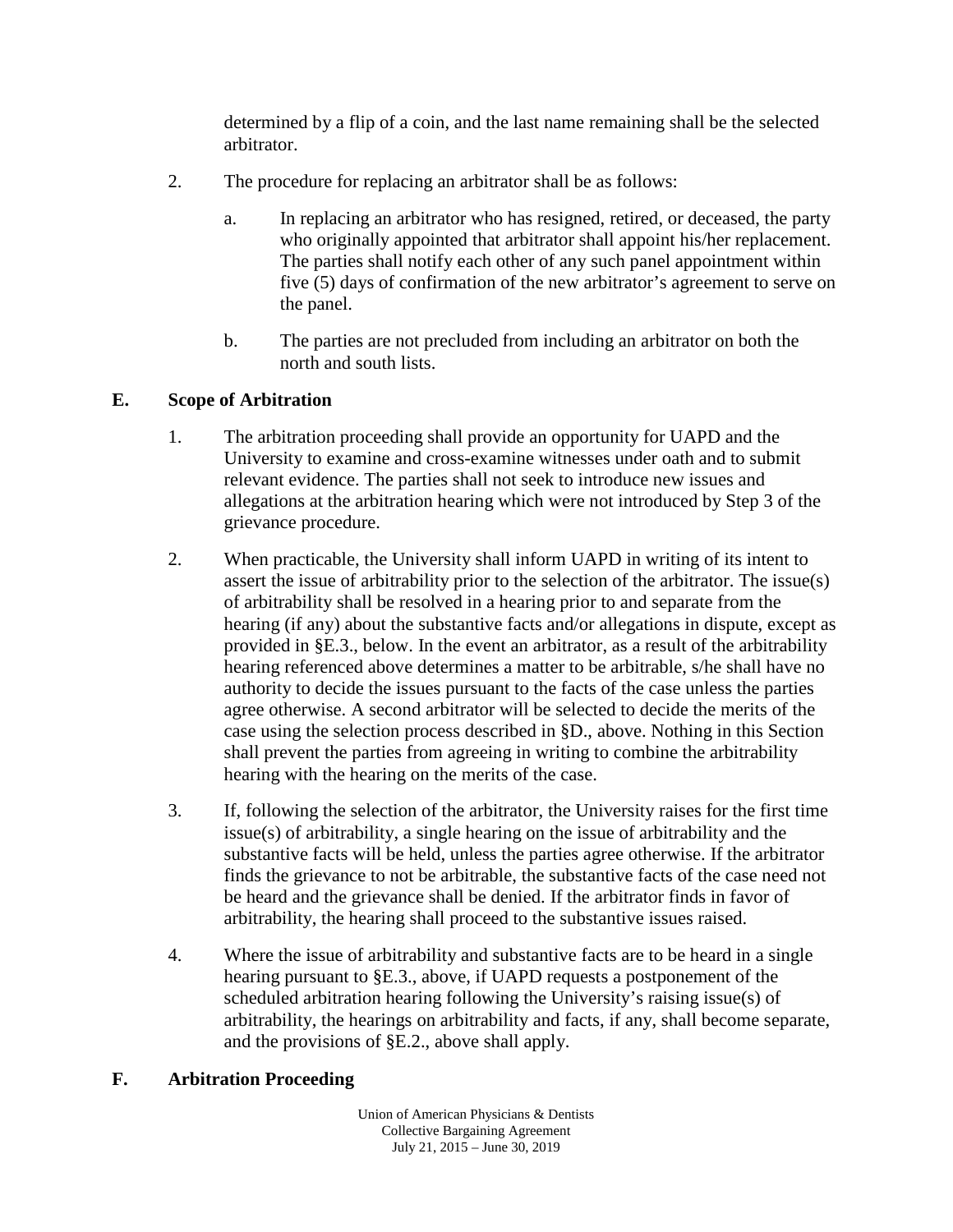- 1. Settlement discussions, including but not limited to, settlement offers made anytime during the grievance and/or arbitration procedures shall not be introduced as evidence in arbitration.
- 2. With the exception of those cases in which the issue is that of actions taken by the University pursuant to Article 33 – Corrective Action, Discipline and Dismissal, the UAPD shall have the burden of proof. The burden of proof in cases in which the issue is that of actions taken by the University pursuant to Article 33 – Corrective Action, Discipline and Dismissal, shall be the University's.
- 3. Prior to arbitration, UAPD and the University shall attempt to stipulate as to the issue(s) to be arbitrated and to as many facts as possible. To the extent possible, the names of all witnesses who are to be called shall be identified by the parties at least seven (7) calendar days prior to the hearing.
- 4. The arbitration hearing shall be closed to anyone other than the hearing participants, unless the parties otherwise agree in writing. Participants include designated representatives, the grievant(s), and other witnesses, who shall each be sequestered if providing testimony, with the exception of the grievant(s), unless otherwise agreed to by the parties.
- 5. Either party may file a written brief with the arbitrator. The order and time limits of briefing shall, on a case-by-case basis, be as agreed upon by the parties or as specified by the arbitrator. Briefing time limits shall be extended by the Arbitrator upon the agreement of both parties.

## **G. Authority of the Arbitrator**

- 1. The arbitrator shall have the authority to subpoena documents and to require the attendance of witnesses upon the reasonable request of either party, but not upon his/her own motion. The expense of service and appearance fees, if any, shall be borne entirely by the party requesting the subpoena of witnesses.
- 2. The arbitrator shall consider the evidence presented and render a written decision within thirty (30) calendar days of the close of the record of the hearing. The arbitrator's authority shall be limited to determining whether the University has violated the provision(s) of this Agreement. The arbitrator shall not have jurisdiction or authority to add to, amend, modify, nullify, or ignore in any way the provisions of this Agreement and shall not make any award which would, in effect, grant the UAPD or the employee(s) any terms which were not obtained in the negotiation process.

## **H. Arbitration Remedies**

1. If the grievance is sustained in whole or in part, the remedy shall not exceed restoring to the employee(s) the pay, benefits, or rights lost as a result of a violation of the Agreement, less any compensation from any source that the grievant(s) did not have at the time of the violation, including, but not limited to,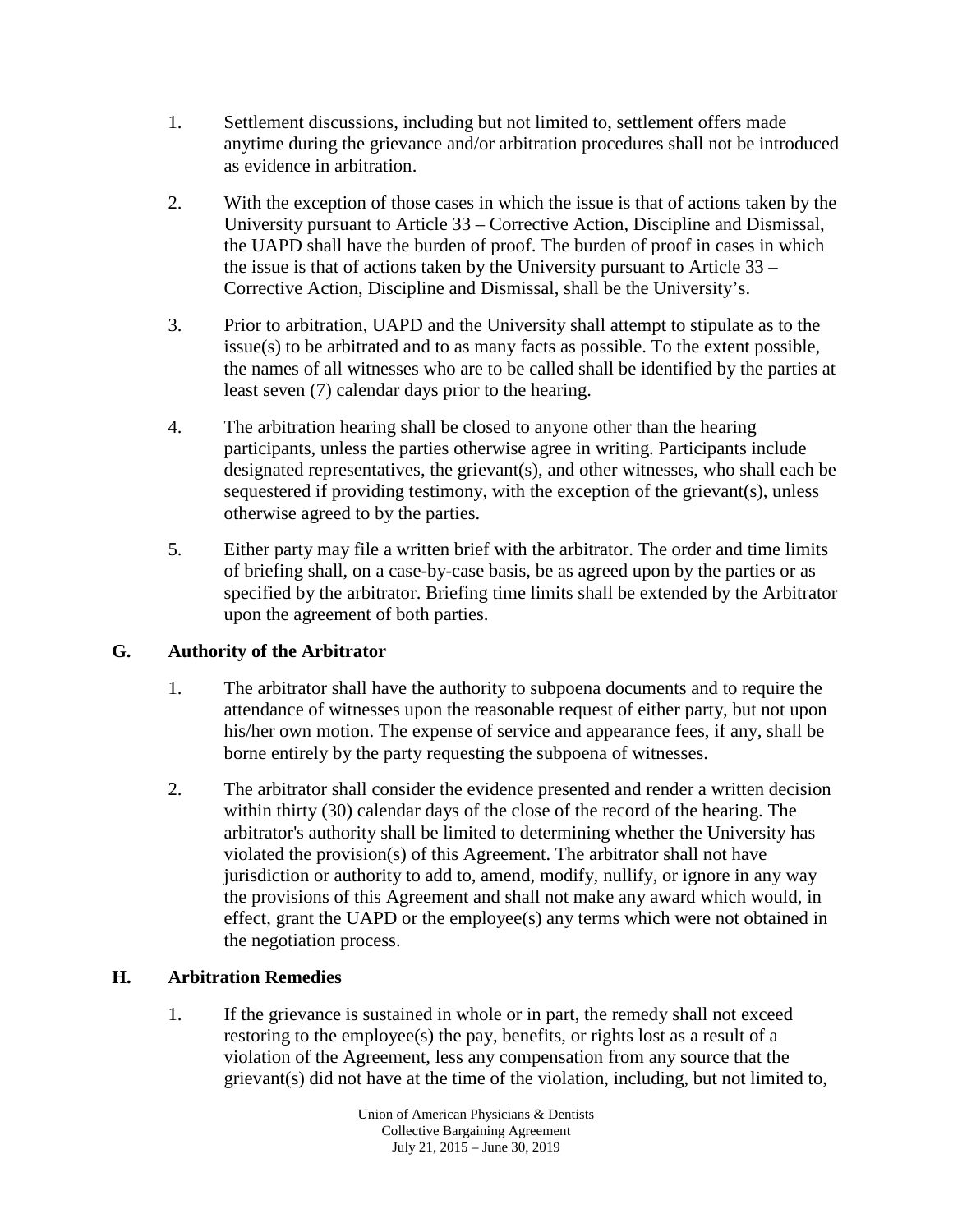Workers' Compensation, Unemployment Insurance benefits, or other employment.

- 2. Remedies involving monetary payment and/or credit shall be limited in their calculation to the utilization of the employee's actual and appropriate wage or benefit amount at the time of the violation, plus any Step increases and/or salary increases the employee(s) would have received if not for the violation, and shall not include the awarding of interest or any other payment/credit unrelated to a University benefit amount or the employee's wages.
- 3. No remedy by an arbitrator shall in any case be made retroactive for:
	- a. Any period of time during which an extension of time limits has been granted at the request of UAPD;
	- b. Any period of time between the date a hearing was originally scheduled to be held, and due to a request from the UAPD to postpone or change the scheduled hearing, the rescheduled date of the hearing; or anytime the grievant was on strike; and
	- c. Any period of time greater than thirty (30) calendar days prior to the date of filing of Step 1 under Article 34 - Grievance Procedure, except for mathematical calculation, recording, or accounting errors relating to the payment of wages (such as vacation and sick leave accruals and the employee's share of payroll deductions). For grievances involving the correction of mathematical calculation, recording or accounting errors relating to the payment of wages (such as vacation and sick leave accruals and the employee's share of payroll deductions), an award of the arbitrator shall not in any case be made retroactive to a date earlier than three (3) years prior to the initiation of the written grievance in Step 1 of the Grievance Procedure. Disputes concerning UCRP service credit are subject to plan rules and regulations and are not subject to the grievance and arbitration procedures of this Agreement.
- 4. Upon the motion of either party, an arbitrator may retain jurisdiction in cases involving an award of retroactive monetary payment and/or credit.

## **I. Pay Status**

1. **For the Grievant(s)**: Upon advance request, which shall be within seven (7) days of a hearing date's confirmation, the grievant(s) shall be provided leave to attend arbitration hearing(s) and related settlement meeting(s) convened by the University, provided such hearings and meetings occur during the grievant's regularly scheduled hours of work. Such leave shall be without loss of compensation. Time spent in arbitration hearings and related settlement meetings convened by the University outside of an employee's regularly scheduled hours is without pay.